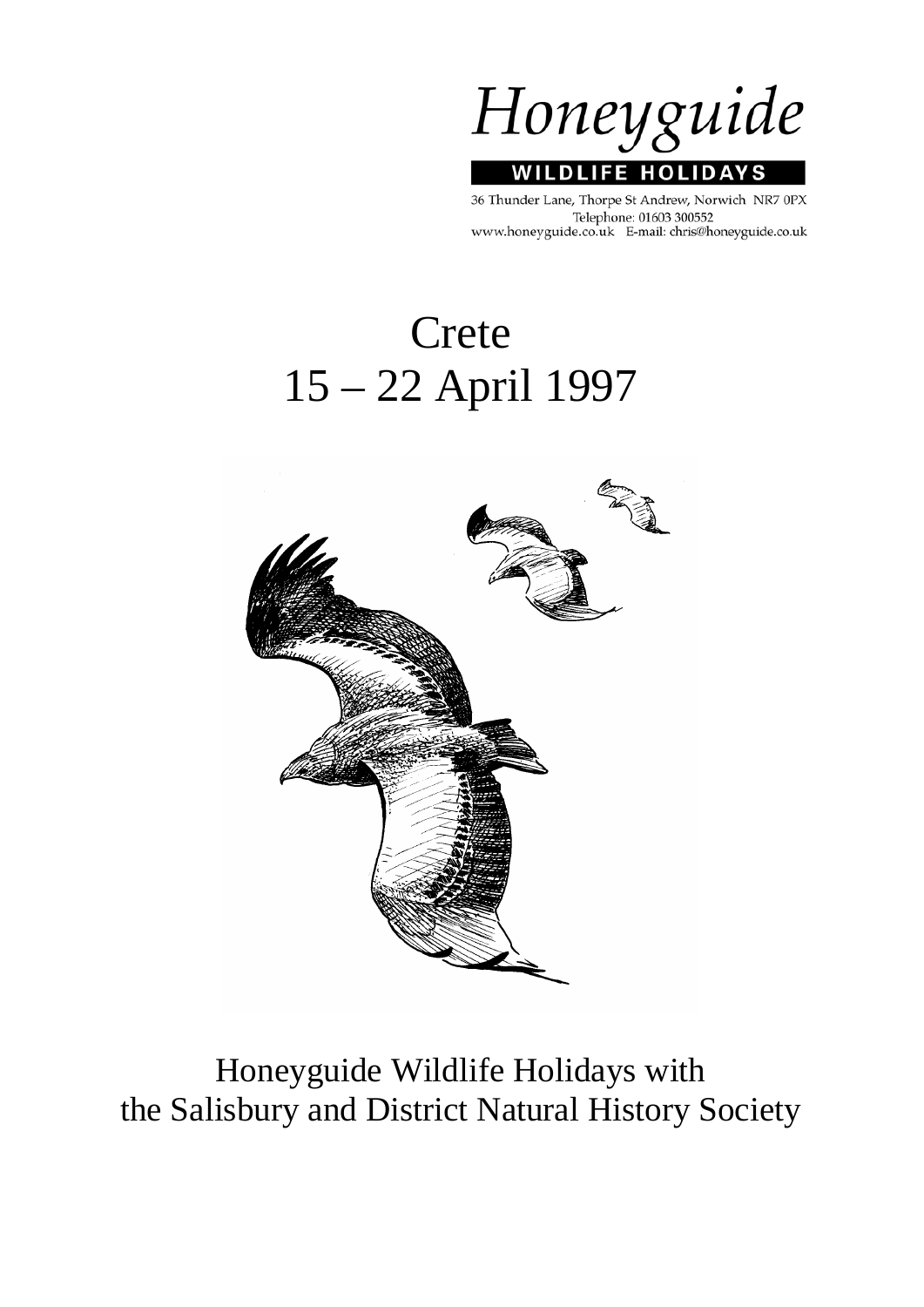# **Crete 15 – 22 Apil1997**

# **Honeyguide Wildlife Holidays with the Salisbury and District Natural History Society**

The group

Rosemary and Gerald Nicholls Diana Forbes Henry and Brenda Wade Marigold Woolley Joan Tripp Grace Hickman Nora Langdon June Hodgkinson Audrey Lovett Margaret Pragnell Wendy Freemantle

With commiserations to Edward and Kate Sansby and Denis Bayes who were unable to come this year.

Leaders

Mick Rebane Rob Macklin and Kathy Archibald

Report written by Rob Macklin with plant list by Mick Rebane. Illustrations by Rob Hume. Cover: griffon vultures.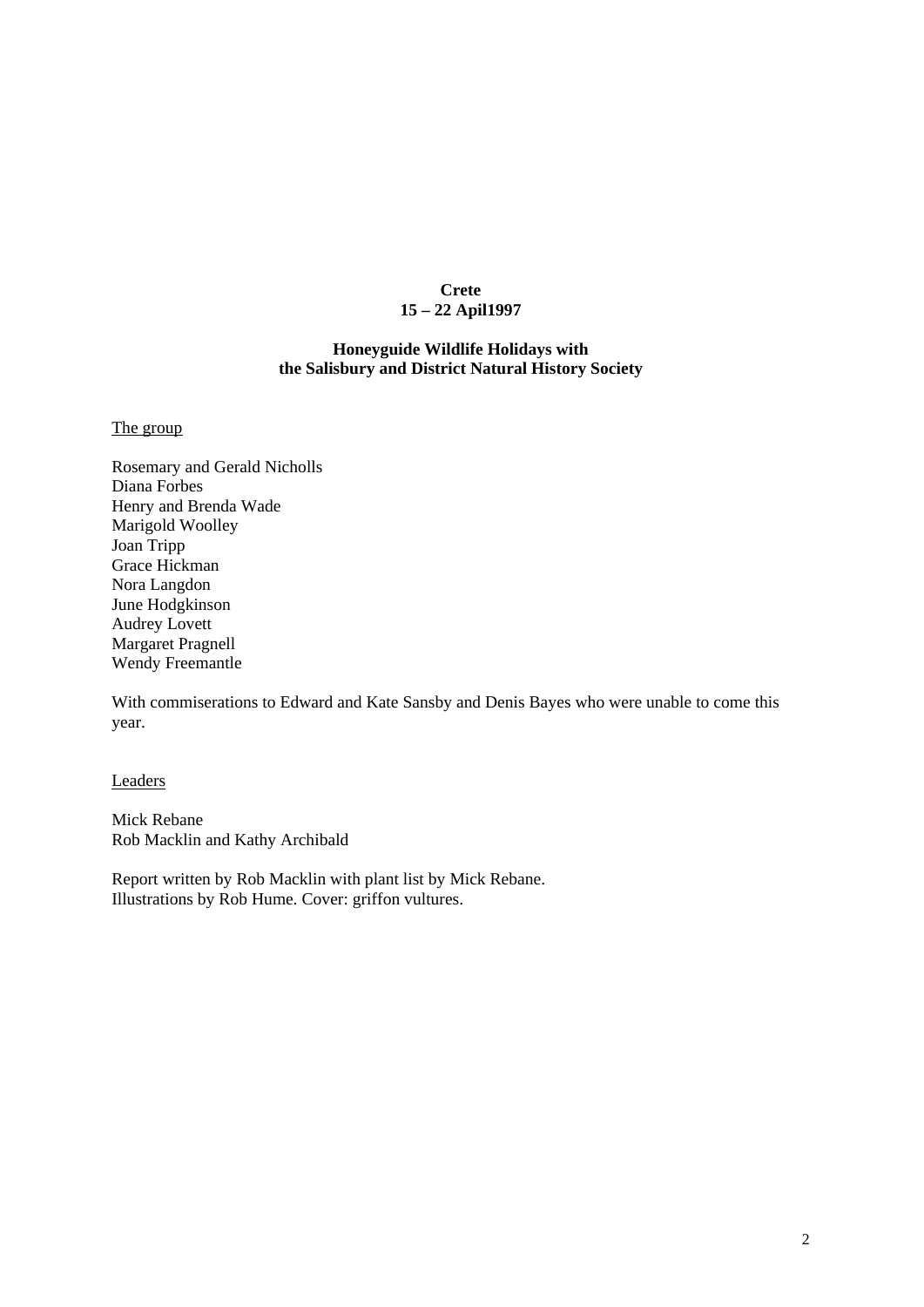# **Tuesday April 15 – Outward Bound**

A dawn chorus at Gatwick airport involving tawny owl, robin, blackbird and song thrush preceded our departure a little late at 0730 hours but in bright sunshine. Our arrival at Iraklion was in cool conditions and we soon met up with our Cretan expert Mick Rebane and boarded the coach to Plakias on the south coast. Our journey took us along the north coast of Crete to Rethymnon then through the towering Kourtaliotiko gorge before arriving at Plakias in late afternoon. Griffon vultures, buzzards and kestrels were seen from the bus along with two woodchat shrikes on phone wires and several hirundines. Our host, George Dimakis at the Sophia Hotel, was on hand to welcome us with a cup of tea. Audrey had made a birthday cake for June and Marigold and we all consumed this with relish.

Before dinner Kathy and I carried out a local recce while some of the group took a stroll along the road on the west of the town. The eastern end of the town still has some damp fields although these have already suffered from the blight of further development in the shape of tavernas. Nevertheless they looked good for migrants and we encountered a small 'fall' with four tawny pipits, several tree pipits, whinchats and wheatears, up to 50 swallows and several sand martins. There were six woodchat shrikes on the overhead wires and four yellow wagtails included individuals of the blueheaded and grey-headed races. Closer examination of the scrub produced a few whitethroats and a superb male subalpine warbler skulking among the low bushes. The local residents were not to be outdone with several crested larks and corn buntings in full song. In the surrounding hills three kestrels were mobbing a pair of buzzards, a raven flew over "cronking" and two alpine swifts flew high and fast to the north. Two Balkan green lizards gave us good views as they dashed into cover.

Gerald, Rosemary and a few others had gone off in the other direction where they were accompanied by a small cat. A male Sardinian warbler scolded the group (and the cat ) from the safety of the cliff scrub but also allowed everyone to see him well. A Cetti's warbler sang from the undergrowth, the first spotted flycatcher was seen and at least six crag martins were identified. The first butterflies of the trip were also found here; clouded yellow, wall brown and southern speckled wood. The first of many little egrets was fishing in the rock pools along with a common sandpiper and, strangely, a pied wagtail was also clearly identified by the group (on holiday from Britain?).

We all met in the hotel lobby around 7 o'clock where Mick told us a little of the local area before we went off to the Sophia taverna for the first of many splendid evening meals and the occasional raki!

# **Wednesday April l6th – Plakias and Myrthios**

An early morning walk along the front was fairly uneventful with several tawny pipits on the rough fields behind the beach plus a sedge warbler singing. A common sandpiper was hunting for food on the little stream which runs through the town and 20 swallows flew in off the sea.

After breakfast we headed inland towards the neighbouring hilltop village of Myrthios. The rough ground outside the hotel tumed up several butterflies which were identified as Freyer's dappled white, small white and southem speckled wood which is much brighter than its cousin in northem Europe. An Erhart's Wall Lizard dashed into cover here and our first Egyptian Locust was a first sighting for most of the group.

We stopped to admire a superb woodchat shrike on overhead wires as two grey herons drifted low over the rooftops. An open area of rough ground here was full of honeywort, large blue alkanet and Bermuda buttercups plus several examples of tongue orchids. Our first of many Sardinian warblers sang from the scrub while wood warblers uttered their fluting calls from the cover of surrounding trees. Butterflies here included clouded yellow, holly blue and a magnificent scarce swallowtail.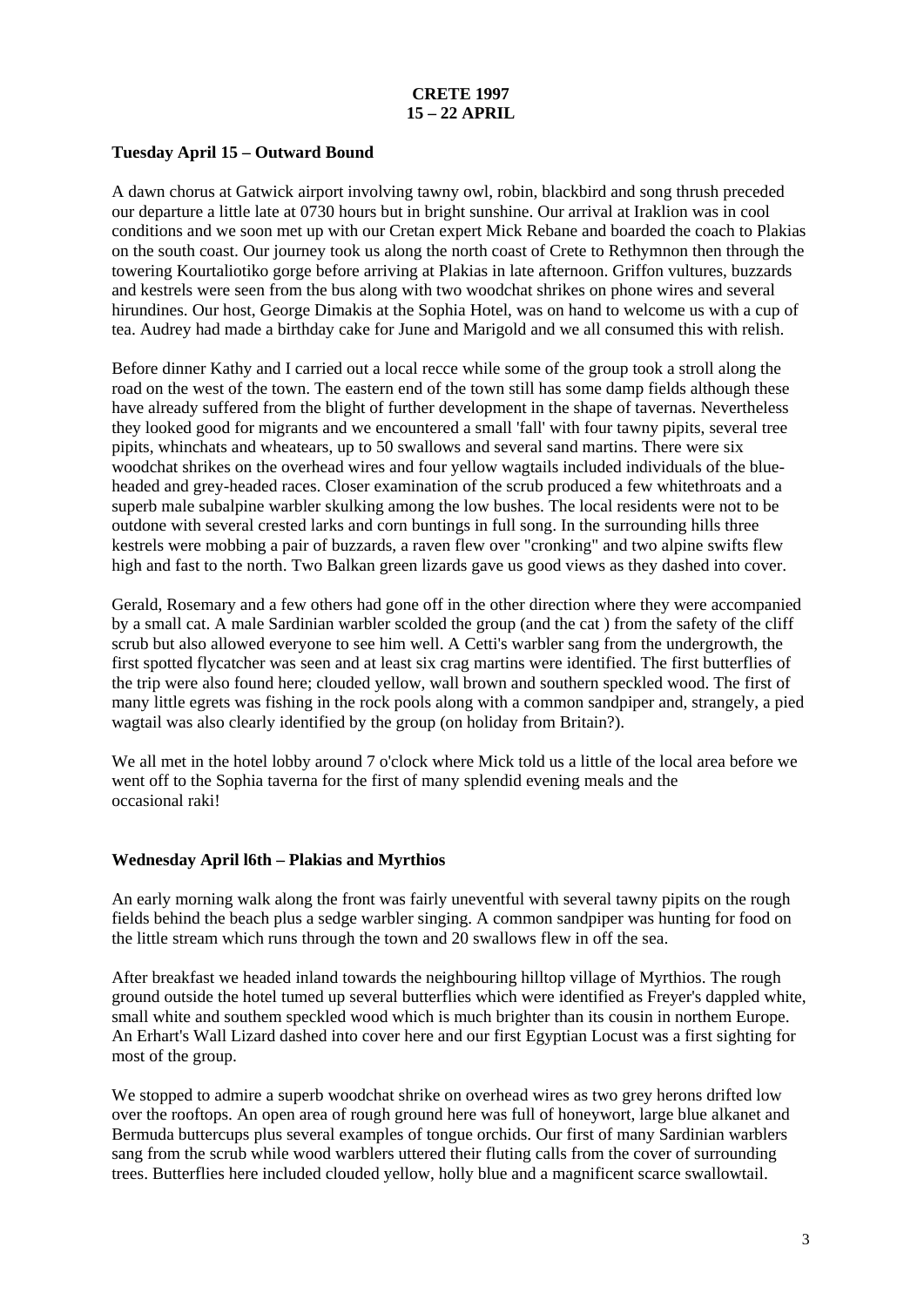One of the most bizarre incidents of the trip occurred next when a buzzard flew very low through the olive groves clutching prey which it dropped right in front of several members of the group. The prey in question was a first-summer moorhen which had a little blood under the wings but otherwise seemed unscathed - an incredibly narrow escape.

As we continued our walk through the olive groves a hoopoe flashed away into cover and Cetti's warblers serenaded us all the way. Both buzzard and kestrel flew overhead while four crag martins wheeled around the remains of an old mill, being joined by both sand and house martins. Closer inspection of the scrub around the river revealed a good number of wood warblers moving through, several blue tits calling and a spotted flycatcher catching insects. Walking through the olive grove we found two enormous naked man orchids which had everyone diving for their cameras, and a Cretan festoon butterfly gave us all good views. A brown skipper was probably a mallow skipper while other goodies included Bath white, small copper and some very worn painted ladies.

The final ascent to Myrthios was quite difficult as parts of the path had been badly eroded during the winter storms. Nevertheless all the group made it and we all felt that we had earned our lunch at the tavern in Myrthios – many thanks to the group for the cold beers. The view from the village is quite stunning and a sparrowhawk did a fly past as we tucked into our lunch. Two alpine swifts also scythed across the sky.

After lunch we took a more direct route back to Plakias through the olive groves and were disturbed to see that some of the groves had been treated with herbicide. This seems to be a modern phenomenon and one that seems utterly pointless. Fortunately most of the groves still retained their floral delights and one in particular had a superb display of gladioli as well as crown daisies and Bermuda buttercups. On the way down we were kept company by several buzzards which breed around the area.

A most welcome cup of tea at the hotel was followed by a rather chilly walk to a different taverna where we all enjoyed a huge selection of Greek specialities.

# **Thursday April 17th - Kourtaliotiko Gorge and Kedros Foothills**

A cloudy start to the day and certainly feeling a little chilly. A quick look at the fields behind the beach produced several tawny and tree pipits, another woodchat shrike, two whinchats and a skulking whitethroat. The usual two buzzards soared effortlessly on the breeze.

Our next stop was at the Kourtaliotiko gorge where a series of steps had been hewn from the rock, leading down to the river and a small church. Wild Cretan cyclamens were found all along the path here, along with another endemic, Cretan valerian, plus fabulous cushions of Greek spiny spurge and stunning yellow asphodel. Ravens, kestrels and griffon vultures sparred with each other over the high crags while two rock doves shot through the gorge. Cetti's warblers and wrens were in song although the highlight (for Joan at least) had to be a male golden oriole which showed itself very briefly in flying along the gorge. Four crag martins searched for insects here while both grey and white wagtails hunted alongside the river.

An outside lunch in the village of Spili was enlivened by Mick finding a spray of orchids in a local bar including a couple of giant orchids. From this point on the weather began to deteriorate but we decided to carry on and visit the famous orchid site in the mountains above Spili. Unfortunately the rain arrived just as we crossed the stream and after seeing a few orchids we had to beat a hasty retreat. With everyone cold and wet we decided to head back to the hotel to dry out, vowing to return later in the week if time allowed.

We arrived back at Plakias to be greeted by sunshine and warmth so decided to have a walk along the beach road to the west end of the town. Two Sardinian warblers chattered at us from the scrub beneath the cliffs and the cat from the first day emerged again to accompany us. Two ortolan buntings were also seen though this time at the very top of the cliff but still viewable in the telescope. Cetti's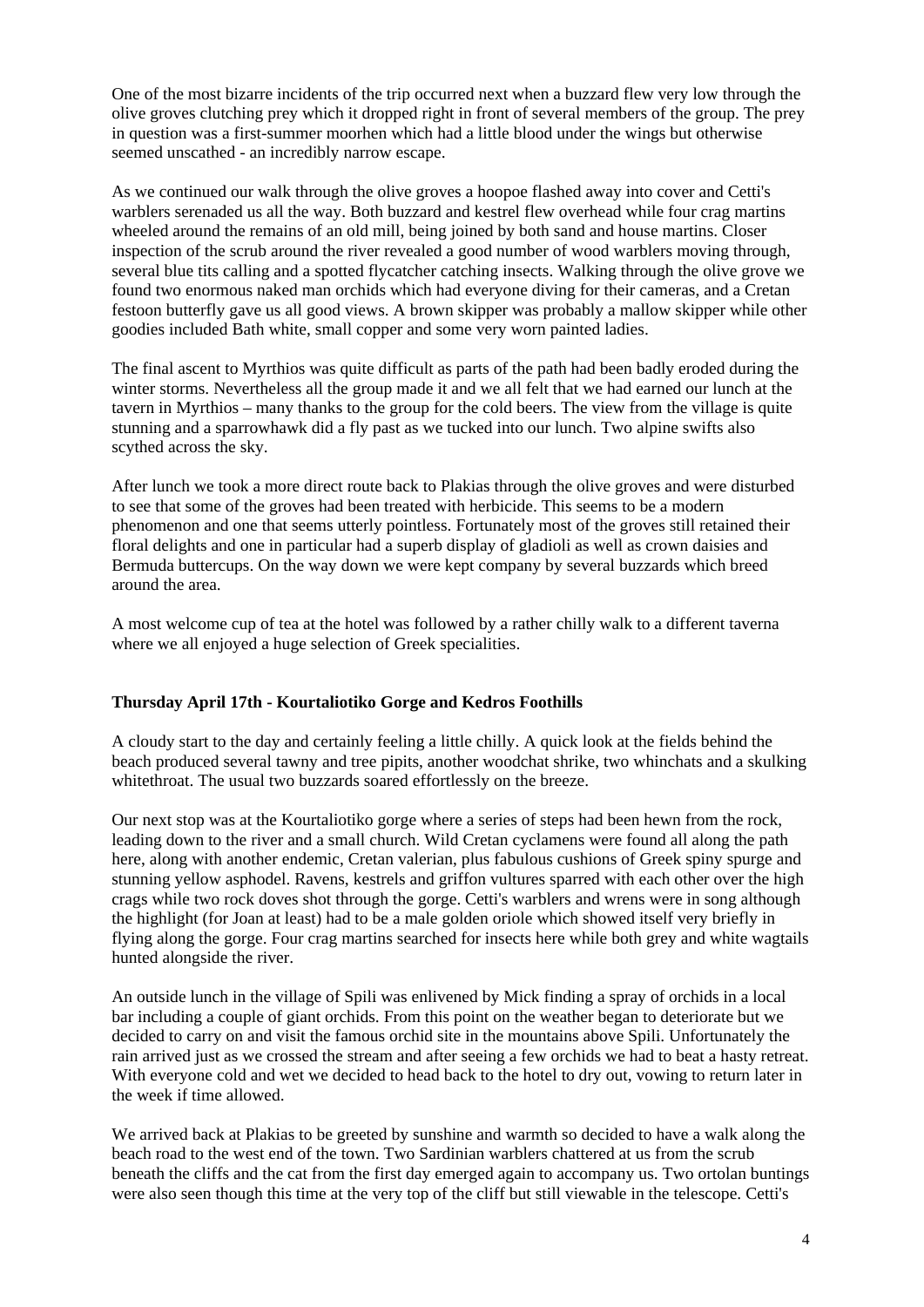warblers were singing from the lower scrub and a black-eared wheatear made a fleeting appearance on the rocks.

The rocks along the shore turned up two common sandpipers before Gerald called us all over to see a kingfisher perched up on the rocks – it seemed to make a very good living from the rock pools. As we walked back to the town a little egret was seen among the rocks then a real find was two squacco herons resting on the rocks by the harbour and giving excellent views. All in all, a good recovery from the cold conditions experienced up in the mountains.

# **Friday April 18th - Phaestos and Aghia Triada**

A long drive today along the south boast to the ancient Minoan palace of Phaestos; on our arrival we headed straight to the cafeteria for a pastry and coffee. The view from the cafeteria was stupendous and we were lucky enough to have great views of red-rumped swallows, several of which perched up on the telephone wires. Swallows, sand martins and house martins joined the throng of hirundines then Gerald spotted a purple heron hunting among the olive groves below. As we all looked at this bird another heron appeared in the same grove.

After coffee Audrey and Brenda decided to have a look around the ruined palace while the rest of us explored the slopes below. Butterflies here included scarce swallowtail, swallowtail and common blue although the highlights here were a pair of golden orioles among the pines and a hoopoe flying low over the olives. Distant views of game



birds turned into three chukar partridges in the meadows below with one of the birds giving us good views on top of a pile of stones. Sardinian and Cetti's warblers sang from thick scrub, a cuckoo called briefly and a serin sang intermittently from the pines. An area of rough ground behind the pines turned up several species of orchids including mammose, fan-lipped and the orchid *Orchis boryi*. The scent of Jerusalem sage here was overwhelming and narrow-leaved bugloss was a beautiful find.

We had our packed lunch on the edge of the car park and 20 Spanish sparrows flew swiftly north over our heads; a linnet was also seen here. We then decided to drive one of the vans down to the summer palace at Aghia Triada so that we could walk down with a welcome lift back. The afternoon was beautifully warm and sunny which certainly brought out the butterflies including wall, clouded yellow, small heath, painted lady, baton blue, holly blue and Bath white. An impressive pair of dragon arums had everyone clutching their cameras (and noses). There were spectacular stands of Cretan ebony (shrubby sainfoin), mallow-leaved convolvulus and gladioli all the way plus some wonderful wild leeks. Another Balkan green lizard darted across the road with Wendy in hot pursuit with her camera. At least ten kestrels hunted the slopes. At Aghia Triada Gerald and Kathy walked down the steps and were fortunate enough to find excellent stands of both giant and monkey orchids.

The long drive back was very tiring but at the end June spotted an adult night heron in an olive grove on the edge of Plakias; further inspection of this area turned up three squacco herons feeding along a rather sad-looking stream and a purple heron flushed from the olive groves.

We arrived back at base quite late after a rather exhilarating day.

# **Saturday April 19th - Georgiopolis, Lake Kournas and Rethymnon**

Six little egrets were found on the beach at Plakias in the mornng while fresh migrants included three sedge warblers plus more swifts and swallows. On our way to the north coast we stopped on the outskirts of Plakias to look for the previous day's herons. The adult night heron was still skulking in the olive groves and we had really good views of the three squacco herons up in the olive trees. Two great reed warblers chortled from deep cover within the reeds and a female pied flycatcher was also briefly seen.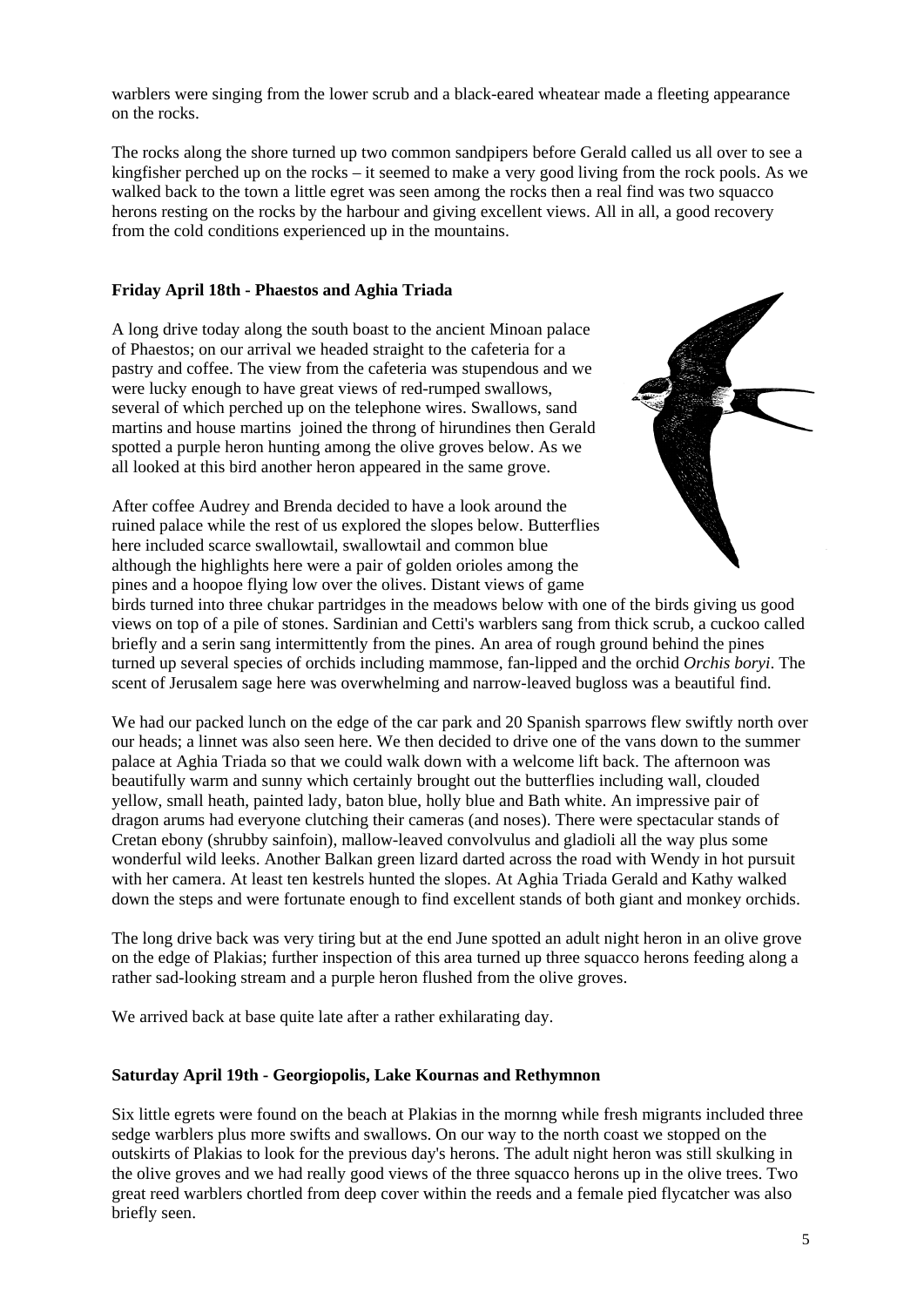Our next stop was at the top of the Kotsiphos gorge where we had reasonable views of a pair of blue rock thrushes. A sparrowhawk flew over as several jackdaws skimmed along the crags.

We then continued our drive to the north coast and stopped for coffee at Giorgiopoulis which was full of Greek schoolchildren. A walk around the bay turnd up a greenshank apparently asleep on a rock and a common sandpiper searching for food among seaweed. The number of woodchat shrikes here was quite unbelievable with at least eight located in the scrub. Cetti's and Sardinian warblers sung from cover and we found a fabulous patch of lax-flowered. Orchids in the reeds. Driving a little way along the road we came to an area of open water where thirty moorhens and ten coots were joined by a single grey heron and a little grebe. Striped-necked terrapins were sunning themselves around the edges of the lake.

We decided to have lunch at a taverna at Lake Kournas although we almost had to hold the tables down in the very strong wind. Kournas is the only permanent freshwater lake on the island and tends to attract black-necked grebes. Today was no exception with seven grebes on the lake plus two little grebes and a single male mallard. A little egret flew past on the other side of the lake, a hoopoe was briefy seen in the nearby meadows and a fabulous bright yellow Cleopatra butterfly drifted past. Chaste trees were growing in the water at the edge of the lake and pale bugloss grew all along the roadsides.

Moving along the main road towards Rethymnon we stopped briefly at Petras Brook where we were rewarded by excellent views of a wood sandpiper, little ringed plover and two common sandpipers. Yet more woodchat shrikes were seen here. We then decided to stop at the city of Rethymnon for a spot of shopping and sightseeing. Four little egrets were on the rocks around the harbour walls while the relatively quiet waters within the harbour turned up two Sandwich terns and an immature Audouin's gull.

As we left the hotel in Plakias for our evening taverna, we were lucky enough to see 68 glossy ibises circling the town before drifting off to the west.

# **Sunday April 20th - Moni Preveli and the Kedros Foothills**

A cloudy, although quite warm day began with 22 little egrets, two squacco herons and a kingfisher on the rocks in Plakias bay in the morning. Among the wagtails along the beach was a superb greyheaded yellow wagtail.

Our first visit was to the monastery at Moni Preveli combining history and wildlife. Birds were difficult to find here although we managed to identify at least three red-throated pipits on call alone. Two turtle doves were flushed from the slopes below the monastery and a golden oriole skulked among the trees giving us only fleeting views. Two woodlarks sang from high up over the mountain slopes and two black-eared wheatears flitted among the rocks, continually diving into cover. Raptors consisted of the usual buzzard and kestrel and a raven cronked as it flew over. Both spotted and pied flycatchers plus nightingale and whitethroat were found in the scrub and Mick was fortunate enough to catch sight of a Ruppell's warbler. Butterflies here included Freyer's dappled white, Bath white and wall brown.

In the afternoon we headed back into the mountains above Spili for an orchid extravaganza. The sheer numbers and variety of species here was quite remarkable and we lucky enough to have the area almost to ourselves. The fields below the 'orchid hill' was a glorious carpet of Cretan tulips, Barbary nut, corn marigold, Cretan iris and more: truly a wonderful sight to behold. Woodlarks and tree pipits were both in song here and two ortolan buntings were located in riverside scrub. Several griffon vultures and buzzards drifted across the sky although a female Montagu's harrier stole the show giving us all great views as she hunted over the meadows. Butterflies up here included painted lady, Cretan festoon and the spectacular Cleopatra.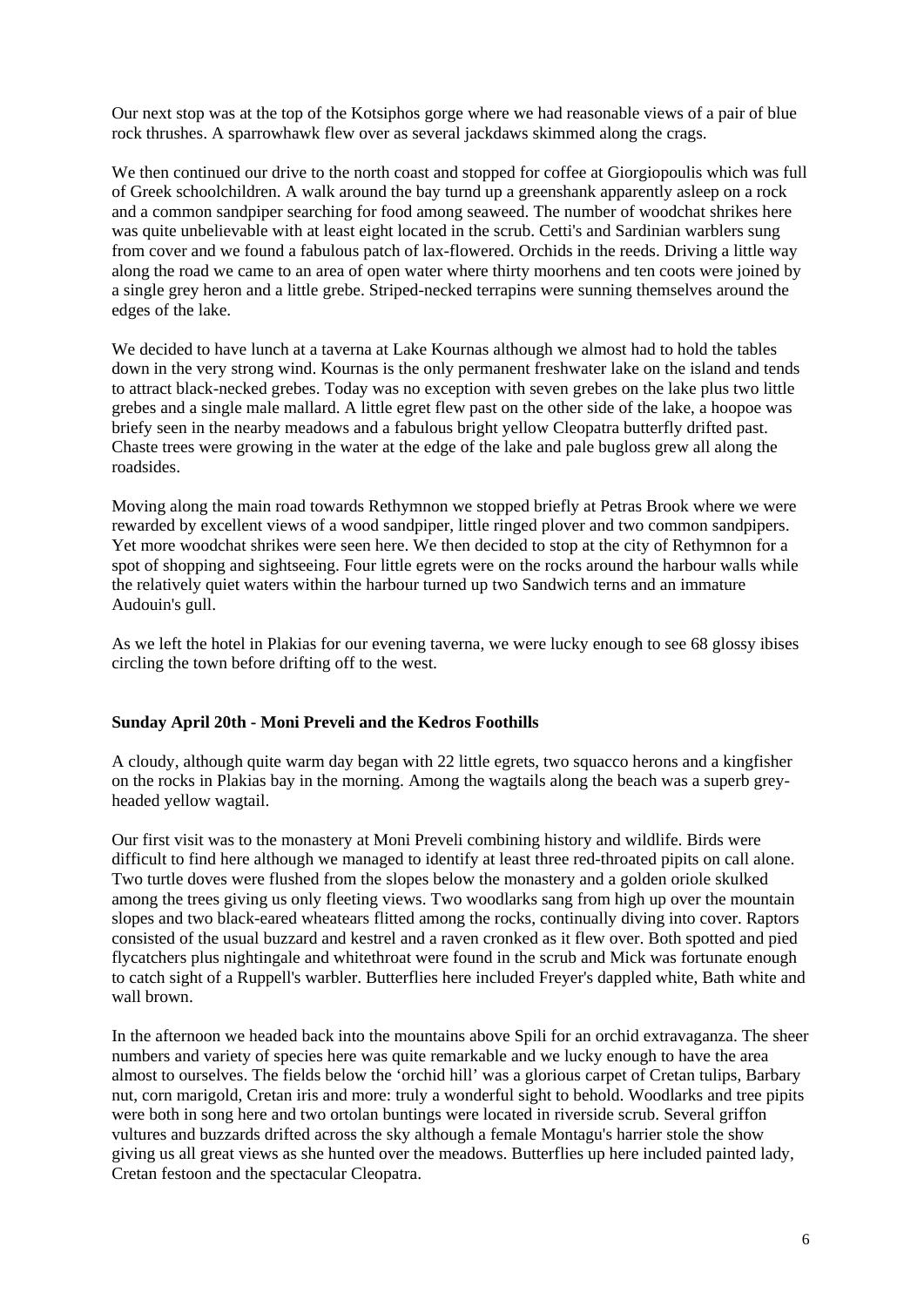# **Monday April 21st - Frangocastello**

This trip saw us head off to the south-western end of the island along a winding and, in some places, badly damaged coast road. We had super views of a male blue rock thrush, a hoopoe was seen from the bus and an ortolan bunting was singing from roadside scrub. A brief stop at a sheltered cove gave us four Cory's shearwaters offshore by a fishing boat and 13 little egrets flying east offshore. We also had a photo stop for a wonderful field full of glorious blue hairy lupins.

We reached the open plains of Frangocastello in mid-morning and searched the dense scrub for its wildlife. Five short-toed larks were found feeding but were very difficult to see. Distant dots on the beach turned out to be two oystercatchers in the telescope, then a flock of 36 glossy ibises flew east along the coast. Several whinchats were out in the fields and a woodchat shrike was also located. A little brown job by the old fort turned out to be a spectacled warbler but it soon disappeared into the scrub.

Lunch below the fortress at Frangocastello was taken in intense heat but the food was excellent and cheap. Sixteen little egrets were in the bay with at least 120 yellow-legged gulls. Another good selection of orchids were found among some very sharp rush, plus the leaves of sea daffodil (it flowers in early autumn), but the highlight of the day was surely a superb male Montagu's harrier which made several passes in front of the group.

On the way home we stopped at Myrthios to buy up supplies of olive oil, ouzo and raki in the local shop before adjourning to Nikos's tavema for our last evening meal and celebration of a great week.

# **Tuesday April 22nd Return to Iraklion**

After a leisurely breakfast we bade farewell to Mick and boarded the bus for the drive back to Iraklion and the flight home.

A splendid week moving from cold and cloudy conditions to hot sun and typical Crete. Once again the group was great fun and we hope we will be travelling together again soon.

# **CRETE April 1997 – Butterfly list**

Scarce swallowtail Cretan festoon Small white Freyer's dappled white Clouded yellow Small copper Baton blue Peacock Wall brown Southern speckled wood

20 species

Swallowtail Large white Bath white Gruner's orange tip Cleopatra Holly blue Common blue Painted lady Small heath Mallow skipper



*Scarce swallowtail*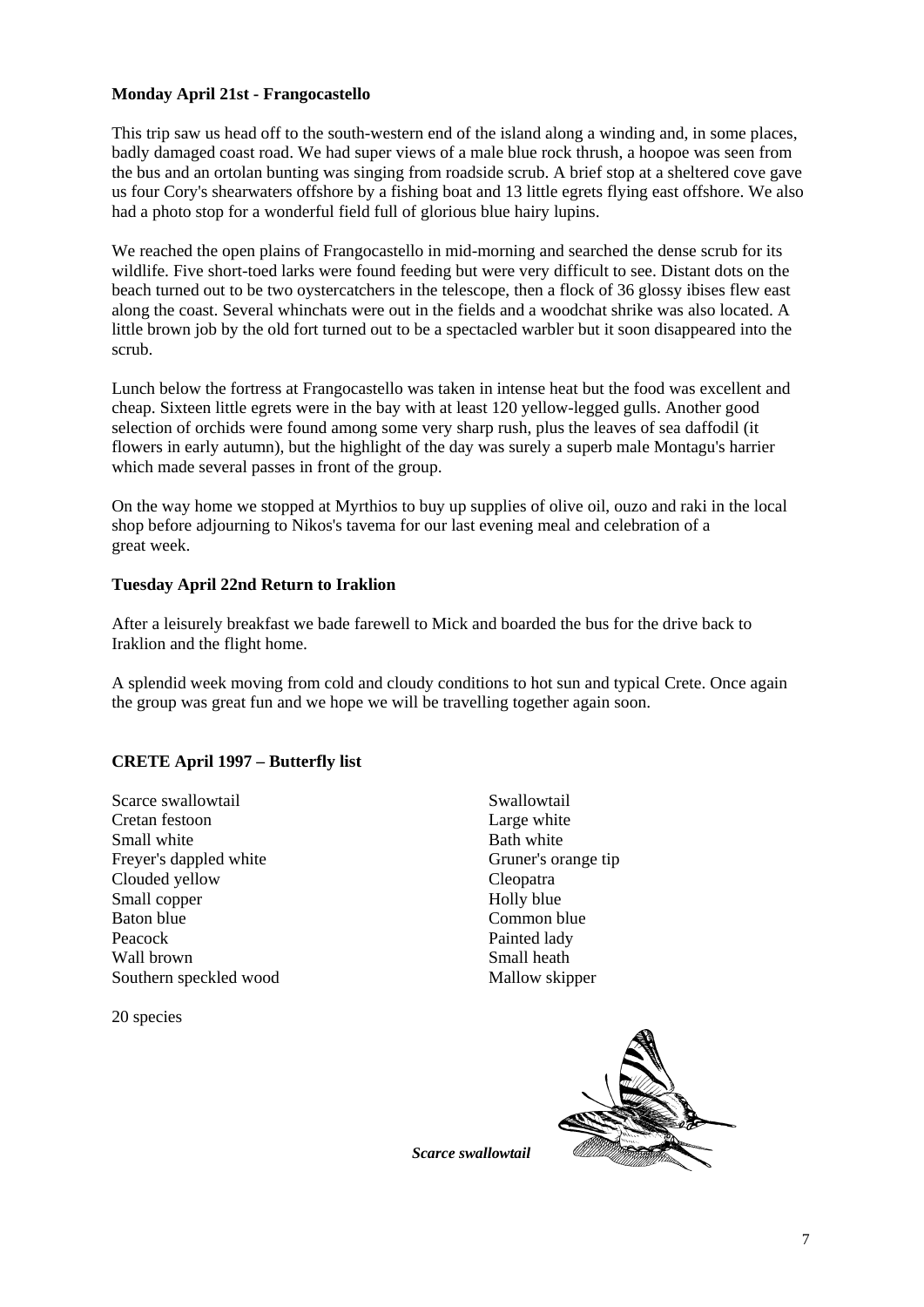# **CRETE April 1997 – Bird List**

Black-necked grebe Cory's shearwater Squacco heron Grey heron Glossy ibis Griffon vulture Sparrowhawk Kestrel Moorhen Oystercatcher Greenshank Common sandpiper Yellow-legged gull Rock dove Collared dove Cuckoo Alpine swift Hoopoe Crested lark Sand martin Swallow House martin Tawny pipit Yellow wagtail White wagtail Wren Whinchat Wheatear Blue rock thrush Cetti's warbler Great reed warbler Spectacled warbler Subalpine warbler **Whitethroat** Wood warbler Spotted flycatcher Blue tit Golden oriole Jackdaw Raven Spanish sparrow Serin Goldfinch Ortolan bunting

Little Grebe Night heron Little egret Purple heron Mallard Montagu's harrier Buzzard Chukar partridge Coot. Little ringed plover Wood sandpiper Audouin's gull Sandwich tern Woodpigeon Turtle dove Swift Kingfisher Short-toed lark Woodlark Crag martin Red-rumped swallow Red-throated pipit Tree pipit Grey wagtail Pied wagtail Nightingale Stonechat Black-eared wheatear Blackbird Sedge warbler Ruppell's warbler Sardinian warbler Garden warbler Bonelli's warbler Chiffchaff Pied flycatcher Great tit Woodchat shrike Carrion crow Italian sparrow **Chaffinch Greenfinch** Linnet Corn bunting

88 species.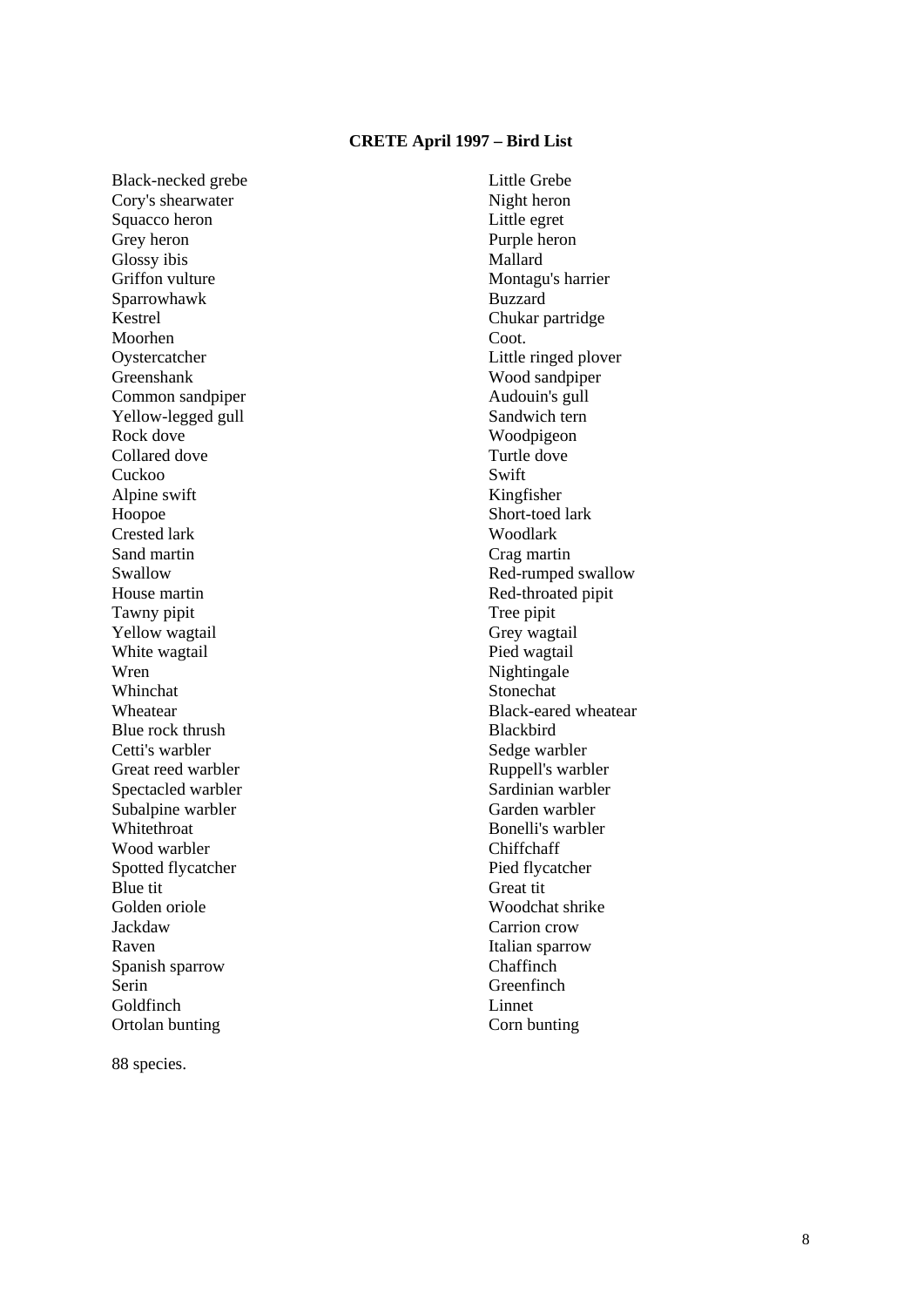# **Honeyguide Wildlife Holidays: Crete 15 - 22 April 1997: Plant List**

PLANT LIST

The following list comprises the more obvious plants seen and identified during the week. Key and nomenclature: Latin names of plants follows those used in Flora of the Cretan Area (Turland et al 1993), any alternative names as used in Mediterranean Wild Flowers (Blamey & Grey-Wilson 1993) follow in brackets. \* Endemic to Crete

# Introduced and not native to Crete and cultivated or planted species

# **1 PTERIDOPHYTES**

**Adantaceae** *Adiantum capillus-veneris* Maidenhair Fern

#### **Aspleniaceae**

*Asplenium orontium* Acute-leaved Spleenwort *Ceterach officinarum subsp. officinarum* Rusty Back Fern

**Equisetaceae** *Equisetum ramosissimum* Horsetail

**Hypolepidaceae** *Pteridium aqilinum* Bracken

**Selaginellaceae** *Selaginella denticulata* Mediterranean Selaginella

# **2 SPERMATOPHYTES**

# **i) Gymnosperms**

**Cupressaceae - Cypress Family**  *Cupressus sempervirens forma. horizontalis* Cypress *C. sempervirens forma. sempervirens* Funeral Cypress

**ii) Angiosperms** 

#### **a) Dicotyledons**

**Aizoaceae - Aizoon Family ,**  # *Carpobrotus edulis var. rubescens* Hottentot Fig

**Anacardiaceae - Pistacio Family**  *Pistacia lentiscus* Mastic Tree

**Apocynaceae - Oleander Family**  *Nerium oleander subsp. oleander* Oleander

# **Boraginaceae - Borage Family**

*Alkanna tinctoria* Dyer's Alkanet *Anchusa italica* (*A. azurea*) Large Blue Alkanet *Anchusa hybrida (A. undulata subsp. hybrida)* Undulate Anchusa *Anchusa variegata* Variegated Anchusa *Borago officinalis* Borage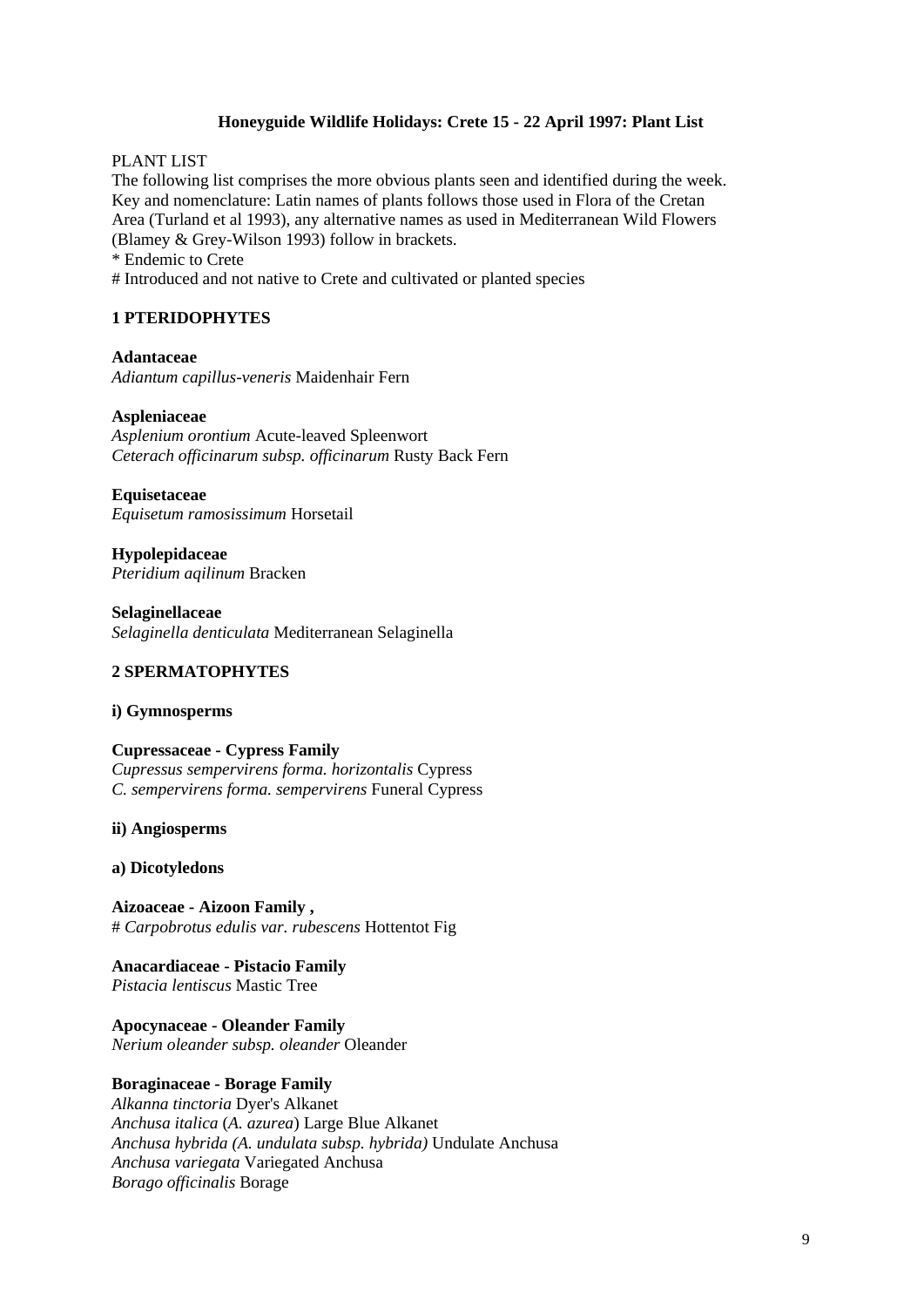*Cerinthe major subsp major* Honeywort *Cynoglossum creticum* Blue Hound's Tongue *Echium angustifolium subsp. angustifulium* Narrow-Leaved Bugloss *Echium italicum subsp. biebersteinii* Pale Bugloss *Echittm plantagineum* Purple Viper's Bugloss *Onosma erecta* Golden Drops *Symphytum creticum* (*Procopiania cretica*) Procopiania

#### **Cactaceae - Cactus Family**

# *Opuntia ficus-barbarica* (*O. ficus-indica*) Prickly Pear

# **Campanulaceae - Bellflower Family**

\* *Petromarula pinnata* Cretan Wall Lettuce

#### **Caryophyallaceae - Pink Family**

*Petrorhagia velutina* (*Kohlrauschia velutina*) *Silene behen Silene bellidifolia Silene colorata subsp colorata Silene gallica* Small-flowered Catchfly

# **Cistaceae - Rockrose Family**

*Cistus creticuts* Cretan Cistus *Cistus salvifolius* Sage-Leaved Cistus *Fumana thymifolia* Thyme-Leaved Fumana

#### **Compositae - Daisy Family**

*Achillea cretica* Cretan Sneezewort *Anthemis chia Anthemis rigida subsp. rigida* Rayless Chamomile *Asteriscus spinosa* (*Pallenis spinosa*) *Bellis annua* Annual Daisy *Calendula arvensis* Field Marigold *Centaurea idaea* Star Thistle *Chrysanthemum coronarium var.coronarium* Crown Daisy *C. coronarium var. discolor* Crown Daisy *Chrysanthemum segetum* Corn Marigold *Crepis rubra* Pink Hawksbeard *Dittrichia viscosa subsp. viscosa* Stink Aster *Galactites tomentosa* Mediterranean Thistle *Helichrysum barrelieri (H. conglobatum*) Golden Cassidony *Notobasis syrica* Syrian Thistle *Phagnalon graecum* (*P. rupestre*) Shrubby Cudweed *Ptilostemon chamaepeuce* Shrubby Knapweed *Tragopogon sinuatis* (*T. porrifolius*) Wild Salsify

#### **Convolvulaceae - Bindweed Family**

*Convolvulus althaeoides* Mallow-leaved Bindweed *Cuscuta epithymum* Dodder

#### **Crassulaceae - Stonecrop Family**  *Umbilicus parviflorus* Small-Flowered Navelwort

# **Cruciferaceae - Cress Family**

*Arabis verna* Spring Rockcress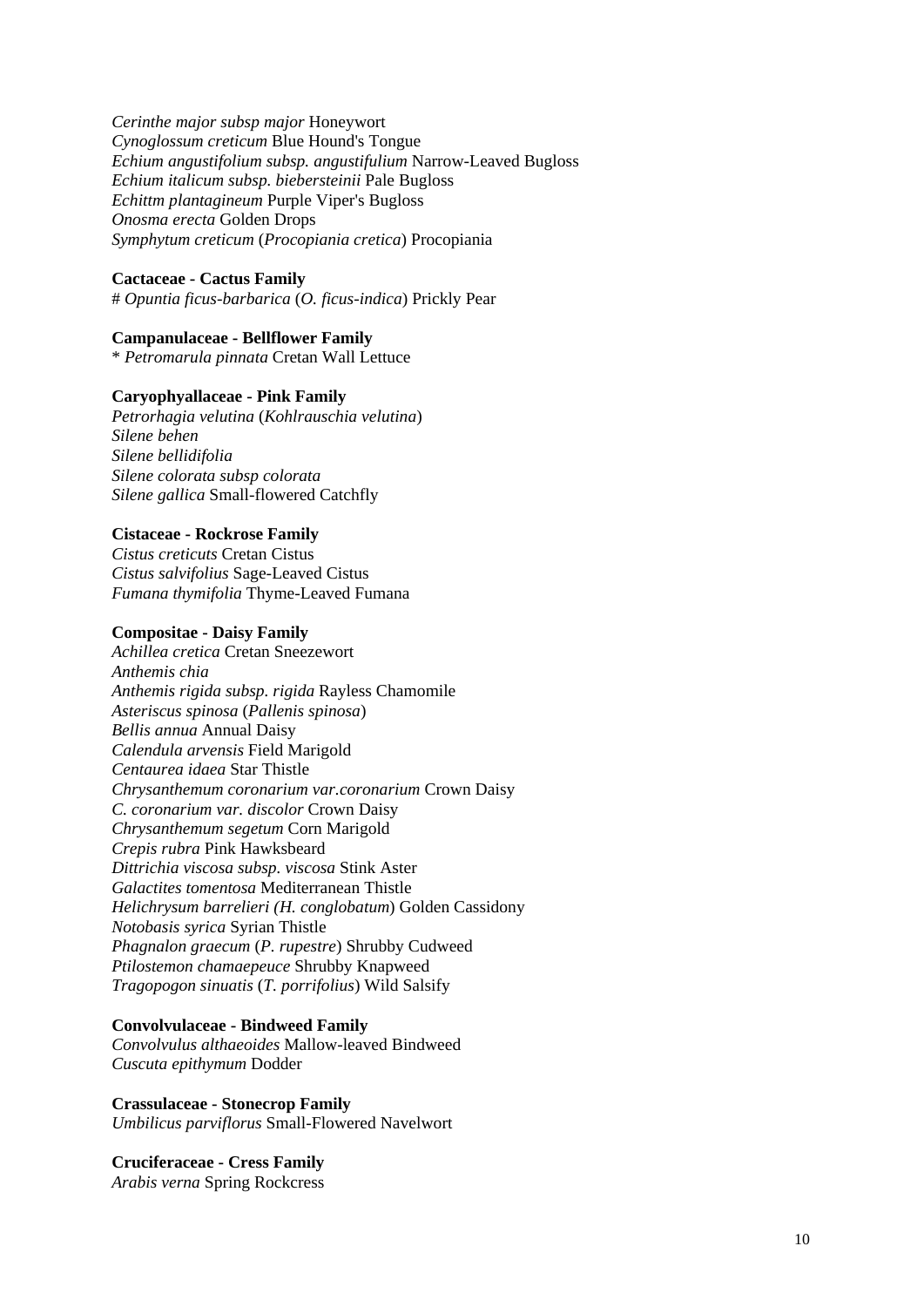*Biscutella didyma* Buckler Mustard *Cakile maritima* Sea Rocket *Eruca sativa* Eruca *Malcomia sinuata* Stock *Matthiola tricuspidata* Three-Horned Stock *Raphanus raphanastrum subsp raphanastrum* Wild Radish \**Ricotia cretica* Ricotia *Sinapsis alba* White Mustard

# **Cucurbitaceae - Cucumber Family**

*Bryonia cretica subsp. cretica* White Bryony

**Dioscoraceae - Yam Family**  *Tamus communis* Black Bryony

**Dipsacaceae - Teasel Family**  *Knautia integrifolia subsp. mimica* A Scabious

**Ericaceae - Heath Family** 

*Erica arborea - Tree Heather* 

# **Euphorbiaceae - Spurge Family**

*Euphorbia acanthothamnos* Greek Spiny Spurge *Euphorbia characias* Mediterranean Spurge *Euphorbia dendroides* Tree Spurge *Euphorbia helioscopia* Sun Spurge *Euphorbia paralias* Sea Spurge *Mercurialis annua* Annual Mercurv # *Ricinus communis* Castor Oil Plant

# **Fagaceae - Oak Family**

*Quercus coccifera* Kermes Oak *Quercus pubescens* Downy Oak

**Gentianaceae - Gentian Family** 

*Centaurium pulchellum* Lesser Centaury

# **Geraniaceae - Geranium Family**

*Erodium gruinum* Long-beaked Stork's-bill *Geranium dissectum* Cut-leaved Crane's-bill *Geranium rotundifolium* Round-leaved Crane's-bill

# **Guttiferae - Hypericum Family**

*Hypericum empetrifolium subsp. empetrifolium* Shrubby St. John's Wort

# **Labiatae - Mint Family**

*Ballota pseudodictamnus subsp. pseudodictamnus* False Dittany *Coriodothymus capitatus (Thymus capitatus*) Shrubby Thyme *Mentha spicata* Spear Mint *Origanum vulgare subsp hirtum* Marjoram *Phlomis cretica Phlomis fruticosa* Jerusalem Sage *Prasium majus* Spanish Hedge-nettle *Salvia fruticosa* Three-Leaved Sage *Salvia viridis* Red-Topped Sage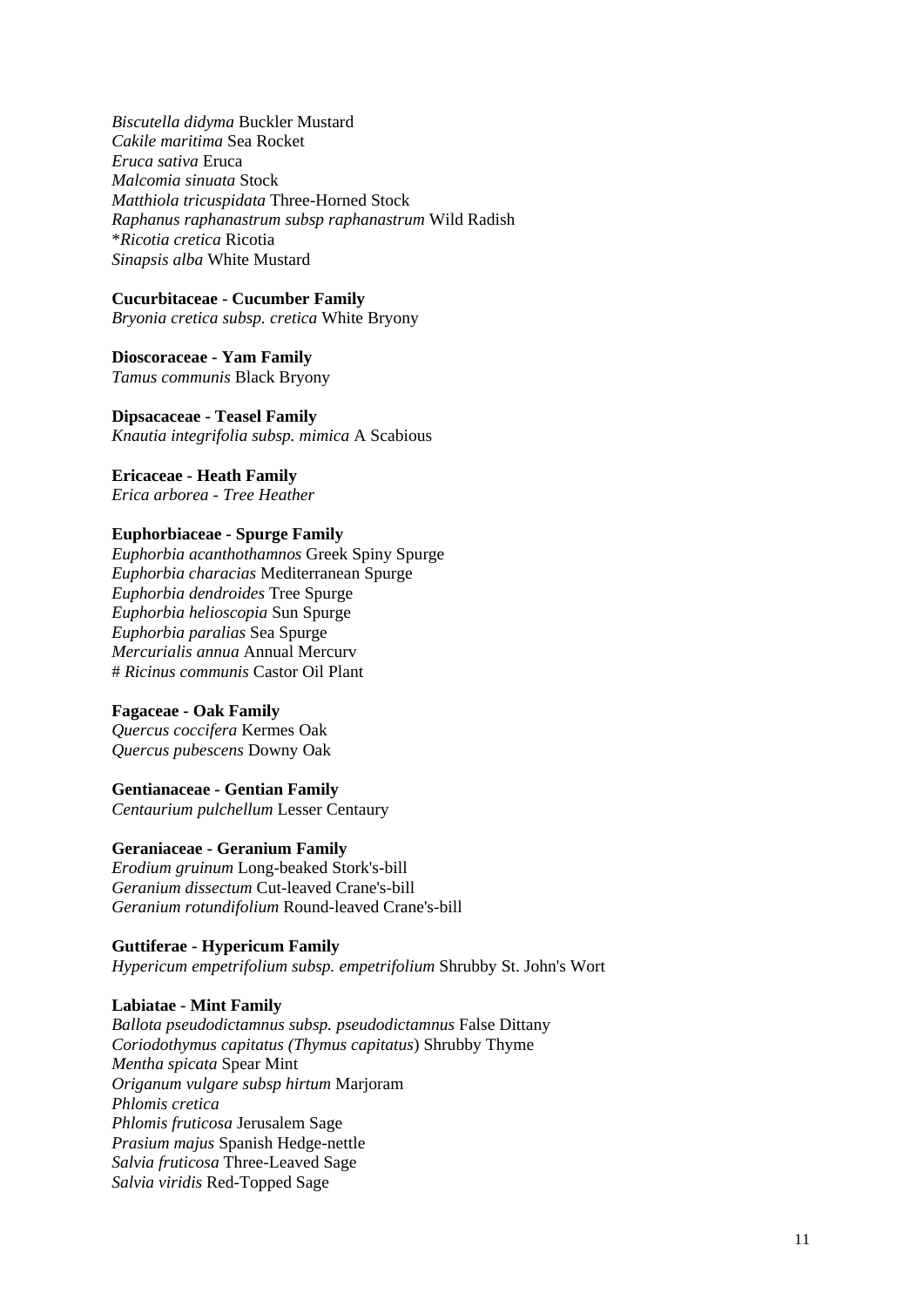*Satureja nervosa Satureja thymbra* Savory \* *Scutellaria sieberi* A Skullcap

#### **Leguminosae -Pea Family**

# *Acacia spp* Mimosa *Anagyris.foetida* Bean Trefoil *Anthyllis vulneraria subsp. rubriflora* Red Kidney Vetch *Bituminaria bituminosa* (*Psoralea bituminosa*) Pitch Trefoil *Calicotome villosa* Hairy Thorny Broom *Ceratonia siliqua* Carob Tree #*Cercis siliquastrum* Judas Tree \* *Ebenus creticus* Shrubby Sainfoin *Lathyrus setifolius* Red Pea *Lupinus micranthus* Hairy Lupin *Medicago arabica* Spotted Medick *Medicago marina* Sea Medick *Medicago orbicularis* LargeDisk Medick *Onobrychis aequidentata* A Cockscomb Sainfoin *Onobrychis caput-gallii* A Cockscomb Sainfoin *Ononis natrix* Large Yellow Rest-harrow *Securigera cretica* (*Coronilla cretica*) Cretan Crown Vetch *Tetragonolobus purpureus* Asparagus Pea *Trifolium campestre* Hop Trefoil *Trifolium stellatum* Star Clover *Trifolium tomentosum* Woolly Trefoil *Trifolium uniflorum* One-FloweredClover *Tripodion tetraphyllum* (*Anthyllis tetraphyllum*) Bladder Vetch *Vicia hybrida* Hairy Yellow Vetchling *Vicia sativa* Fodder Vetch *Vicia sepium* Bush Vetch *Vicia villosa subsp. varia* 

#### **Lythraceae - Loosestrife Family**

*Lythrum junceum* Creeping Loosestrife

#### **Malvaceae - Mallow Famity**

*Lavatera cretica* Lesser Tree Mallow *Malva cretica* Cretan Mallow *Malva sylvestris* Common Mallow

#### **Moraceae - Fig Family**

*Ficus carica* Fig # *Morus alba* White Mulberry

**Myrtaceae - Myrtle Family**  *Myrtus communis subsp communis* Common Myrtle

#### **Oleaceae - Olive Family**

*Olea europaea subsp. europaea* Olive

**Orobanchaceae - Broomrape Family**  *Orobanche ramosa* Branched Brooinrape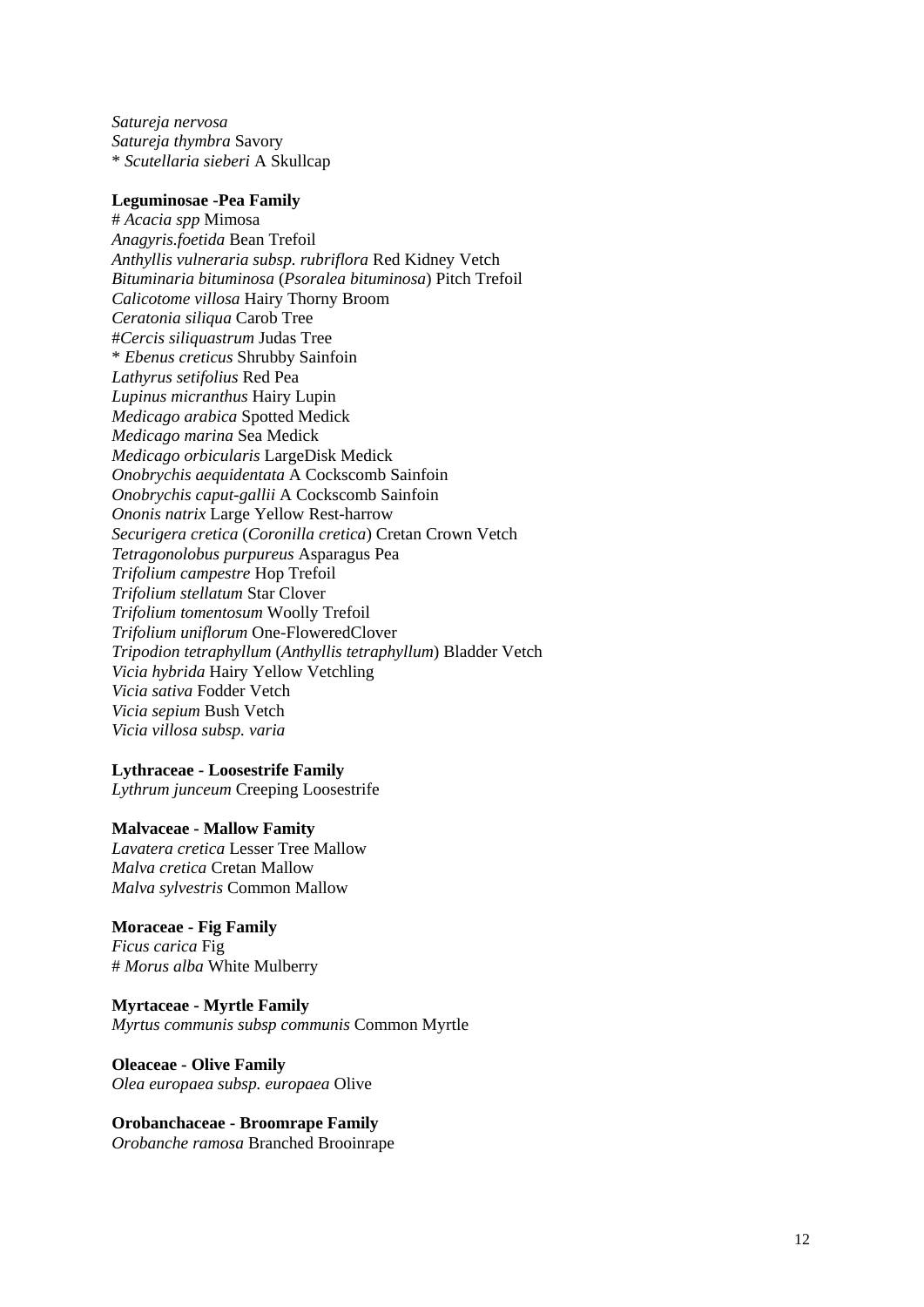#### **Oxalidaceae - Sorrel Family**  # *Oxalis pes-caprae* Bermuda Buttercup

**Papaveraceae - Poppy Family** 

*Fumaria capreolata* Ramping Fumitory *Glaucium.flavum* Yellow-HornedPoppy *Papaver rhoeas* Common Poppy

# **Plantaginacea - Plantain Family**

*Plantago afra Plantago coronopus* Buckshorn Plantain *Plantago cretica* Cretan Plantain *Plantago lanceolata* Ribwort Plantain

# **Platanaceae - Plane Tree Family**

*Platanus orientalis* OrientalPlane

# **Polygalaceae - Milkwort Family**

*Polygala venulosa* EasternMilkwort

# **Polygonaceae - Dock Famity**

*Rumex bucephalophorus subsp. gallicus* Red Dock

# **Primulaceae - Primrose Family**

*Anagallis arvensis* Scarlet Pimpernel (Scarlet and blue forms) \**Cyclamen creticum* Cretan Cyclamen

# **Ranunculaceae - Buttercup Family**

*Adonis microcarpa subsp cretica* Yellow Pheasant's-Eye *Anemone coronaria* Crown Anemone *Anemone hortensis ssp. heldreichii Ranunculus asiaticus* Turban Buttercup

# **Resedaceae - Mignonette Family**

*Reseda lutea* Wild Mignonette

# **Rosaceae - Rose Family**

*Prunus dulcis* Almond *Pyrus amygdaliformis* Almond-leaved Pear *Rosa sempervirens* Wild Rose *Rubus sanctus* Bramble *Sanguisorba minor subsp. verrucosa* Mediterranean Salad Burnet *Sarcopterium spinosum* Thorny Burnet

# **Rubiaceae - Bedstraw Family**

*Crucianella sp.* 

# **Rutaceae - Rue Family**

# *Citrus limon* Lemon # *Citrus sinensis* Orange *Ruta chalepensis subsp chalepensis* Fringed Rue

# **Santalaceae - Sandalwood Family**

*Osyris alba* Osyris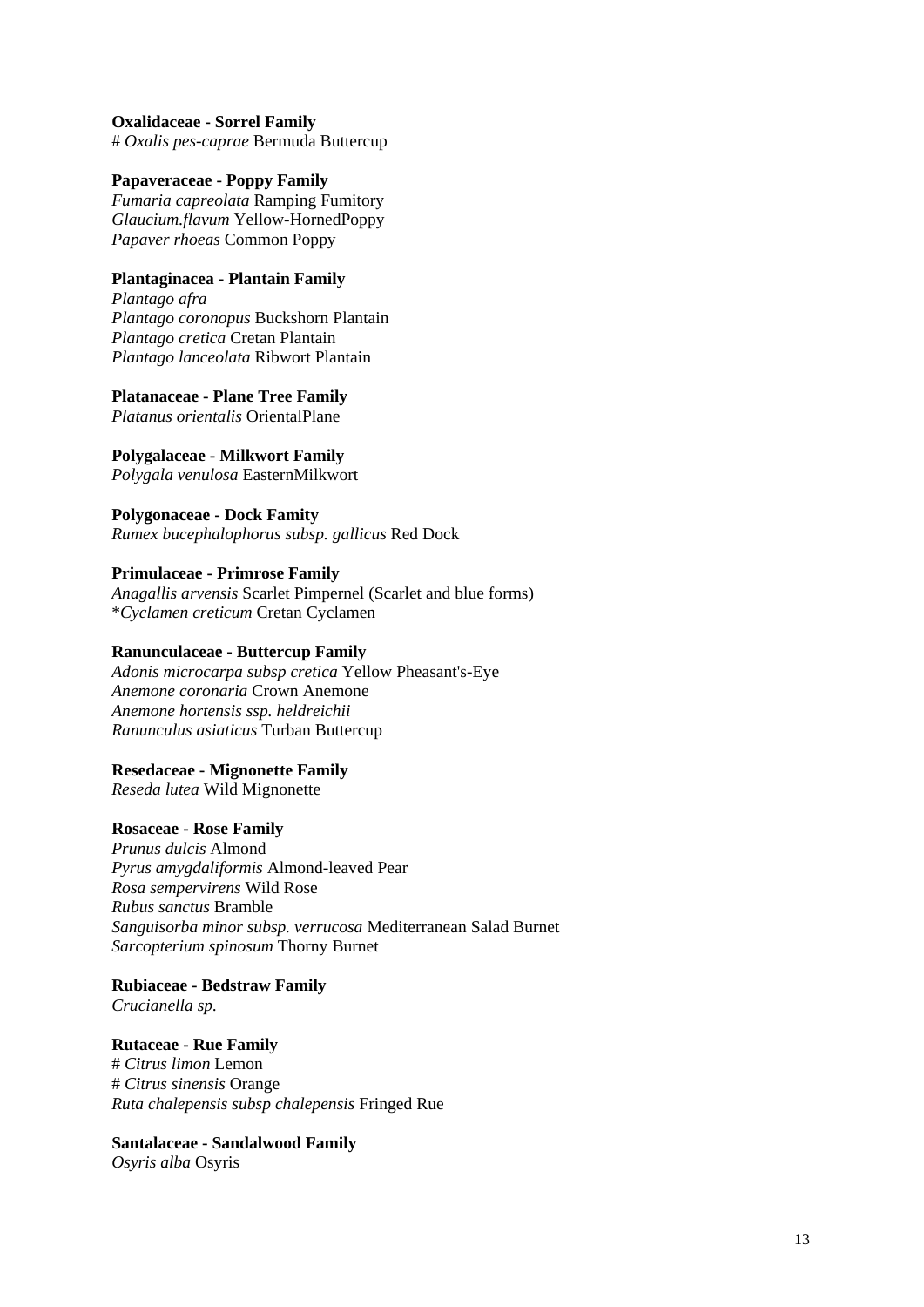#### **Scrophulariaceae - Figwort Family**

*Bellardia trixago* Bellardia *Linaria pelisseriana* Jersey Toadflax *Misopates orontium* Lesser Snapdragon *Parentucellia latifolia Parentucellia viscosa* Yellow Bartsia *Scrophularia lucida* Shining Figwort *Scrophularia peregrina* Nettle-leaved Toadflax *Verbascum sinuatum* 

#### **Solanaceae - Potato Famity**

*Hyoscyamus albus* White Henbane

# **Styracaceae - Storax Family**

*Styrax officinalis* Storax

# **Tamaricaceae - Tamarix Family**

*Tamarix smyrensis* Tamarisk

# **Thymelaeaceae - Daphne Family**

*Daphne sericea Thymelaea hirsuta* Thymelea

#### **Umbelliferae - Carrot Family**

*Bupleurum gracile* A Thorow Wax *Daucus carota* Wild Carrot *Eryngium maritimum* Sea Holly *Ferula communis subsp. communis* Giant Fennel *Foeniculum vulgare* Fennel *Oenanthe pimpinelloides* Corky-Fruited Water Dropwort *Orlaya daucoides Smyrnium olusatrum* Alexanders *Tordylium apulum* MediterraneanHartwort *Torilis nodosa* Knotted Hedge-parsley

# **Urticaceae - Nettle Family**

*Parietaria judaica* Pellitory of the Wall *Urtica pilulifera* Roman Nettle

#### **Valerianaceae - Valerian Family**  \* *Valeriana asarifolia* CretanValerian *Valerianella discoidea* A Corn Salad

**Verbenuceae - Verbena Family**  *Vitex agnus-castus* Chaste Tree

**Violaceae - Violet Family**  *Viola cretica* Cretan Violet

#### **Vitaceae - Vine Family**  *Vitus vinifera subsp. vinifera* Grape Vine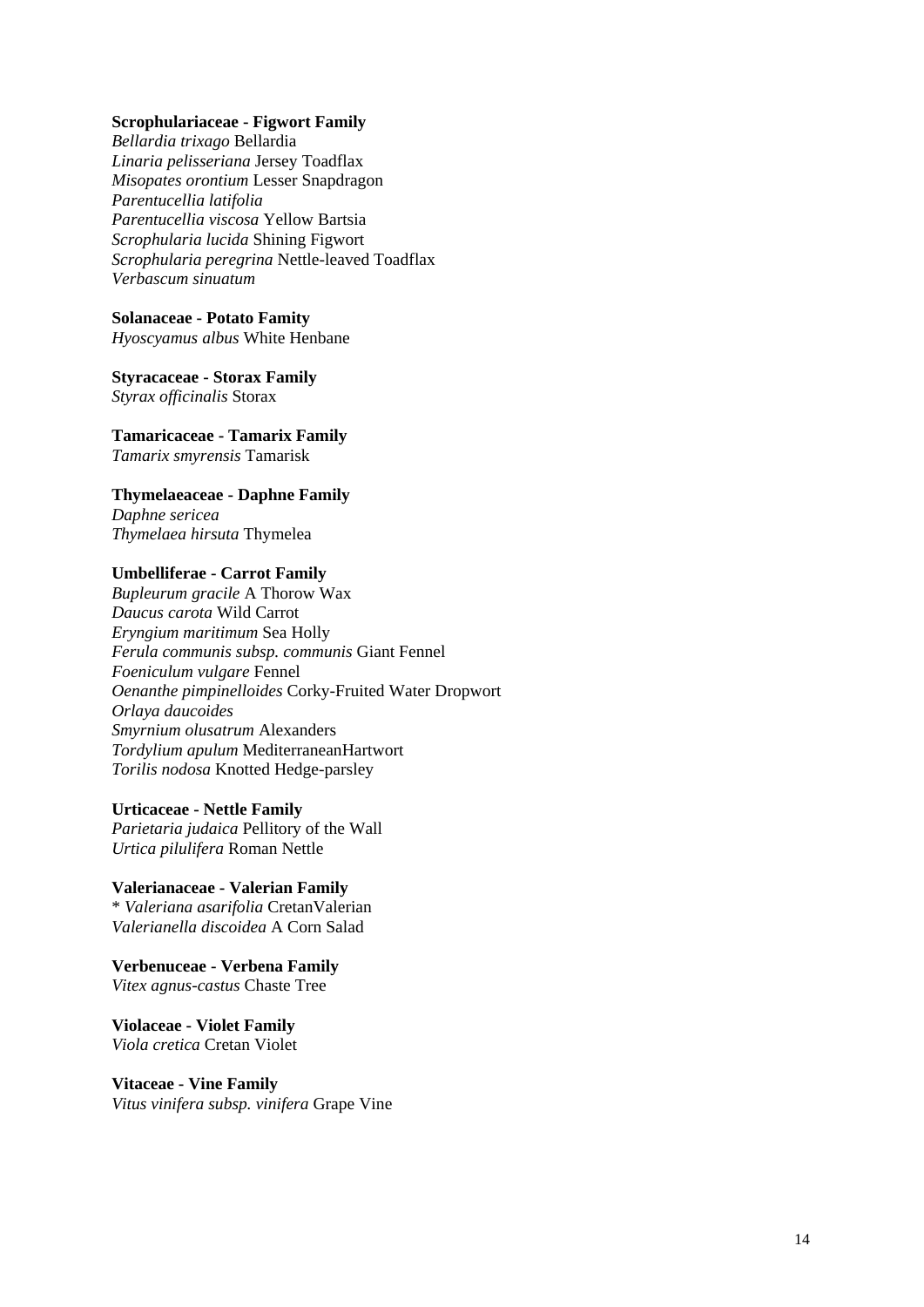#### **b) Monocotyledons**

**Agavaceae - Agave Family**  # *Agave americana* Century Plant

# **Amaryllidaceae - Daffodil Family**

*Narcissus tazetta* Rose of Sharon (in fruit only) *Pancratium maritimum* Sea Daffodil (leaves only)

# **Araceae - Arum Family**

*Arisarum vulgare* Friar's Cowl *Arum concinnatum Arum creticum* Cretan Arum *Dranunculus vulgaris* Common Dragon Arum

#### **Cyperaceae - Sedge Family**

*Schoenus nigricans* Black Bog Rush

# **Graminaceae - Grass Family**

*Arundo donax* Giant Reed *Briza maxima* Giant Quaking Grass *Dasypyrum villosum Lagurus ovatus* Hare's-tail *Phragmites australis* Reed

# **Iridaceae - Iris Family**

*Gladiolus italicus* FieldGladiolus *Gynandriris sisyrinchium* Barbary Nut *Hermodactylus tuberorus* Widow Iris # *Iris albicans* White Flag Iris \* *Iris unguicularis ssp. cretensis* Cretan Iris

# **Liliaceae - Lily Family**

*Allium commutatum* Wld Leek *Asphodeline lutea* Yellow Asphodel *Asphodelus aestivus* Common Asphodel *Drimia maritima* (*Urginea maritima*) Sea Squill *Gagea graeca Muscari comosum* Tassle Hyacinth *Ornithogalum exscapum* A Star of Bethlehem *Ornithogalum narbonense* A Star of Bethlehem *Smilax aspersa* Common Smilax \* *Tulipa cretica* Cretan Tulip \* *Tulipa doerfleri (T. orphanidea*) Orange Wild Tulip

# **Orchidaceae - Orchid Family**

*Aceras anthropophorum* Man Orchid *Anacamptis pyramidalis* Pyramidal Orchid *Barlia robertiana* Giant Orchid *Ophrys bombyliflora* Bumble Bee Orchid *Ophrys doerfleri* (*O. cretica*) Cretan Bee Orchid *Ophrys fusca* Sombre Bee Orchid (now generally split into other species) *Ophrys heldreichii* (*O. scolopax ssp. heldreichii*) Marengo Orchid *Ophrys holoserica subsp. holoserica* (*O.fuciflora subsp..fuciflora*) Late Spider Orchid *Ophrys iricolor* Rainbow Orchid